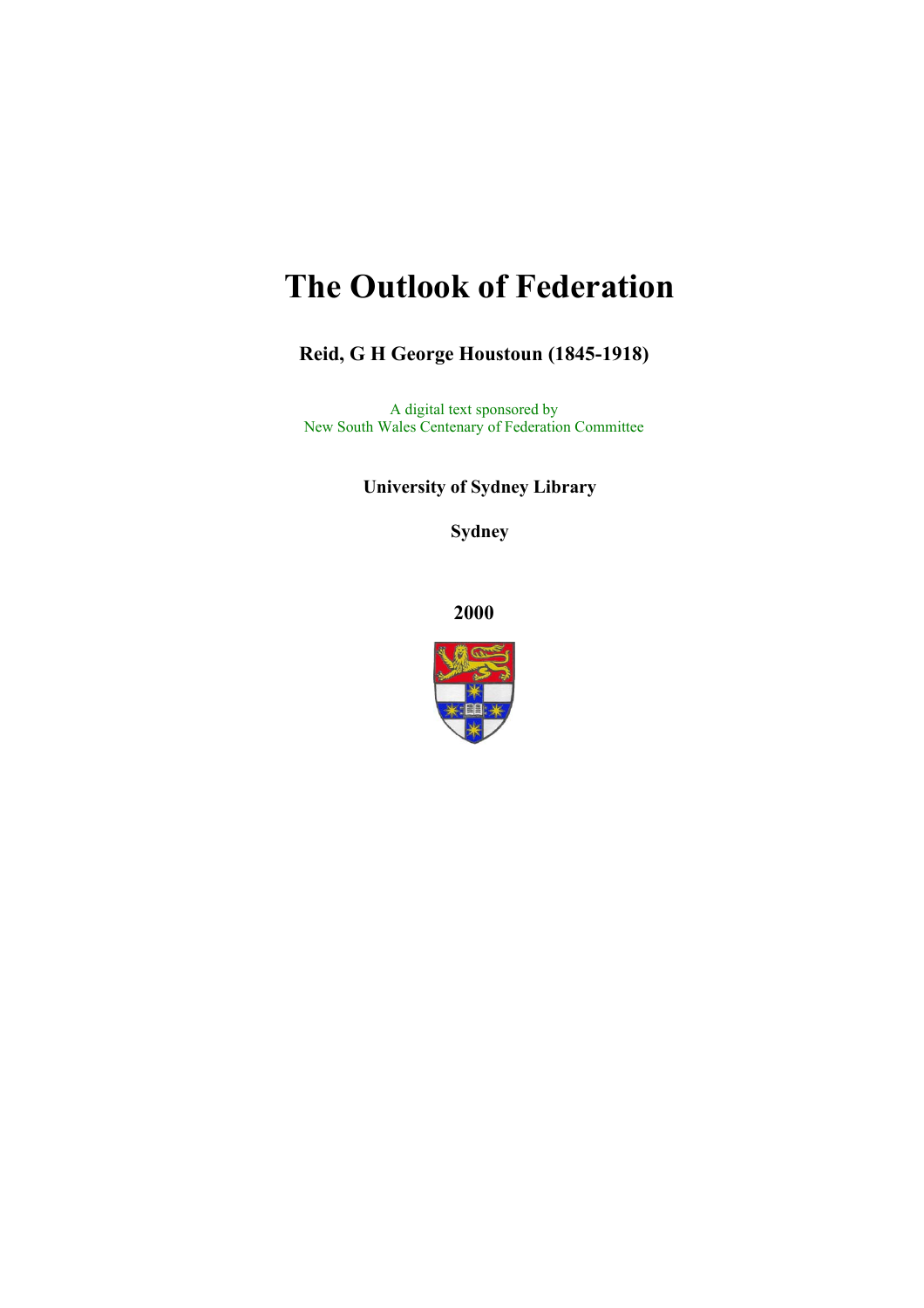#### **http://setis.library.usyd.edu.au/fed/**

 © University of Sydney Library. The texts and Images are not to be used for commercial purposes without permission

#### **Source Text:**

 Prepared from the print article in Review of Reviews January 20 1897 Pages 33-39.

> First Published: 1897 Languages: French

*Australian Etexts 1890-1909 prose nonfiction federation*

**2001** Creagh Cole Coordinator Final Checking and Parsing

## **The Outlook of Federation**

#### **Review of Reviews**

by the Hon. Premier of New South Wales

**January 20 1897**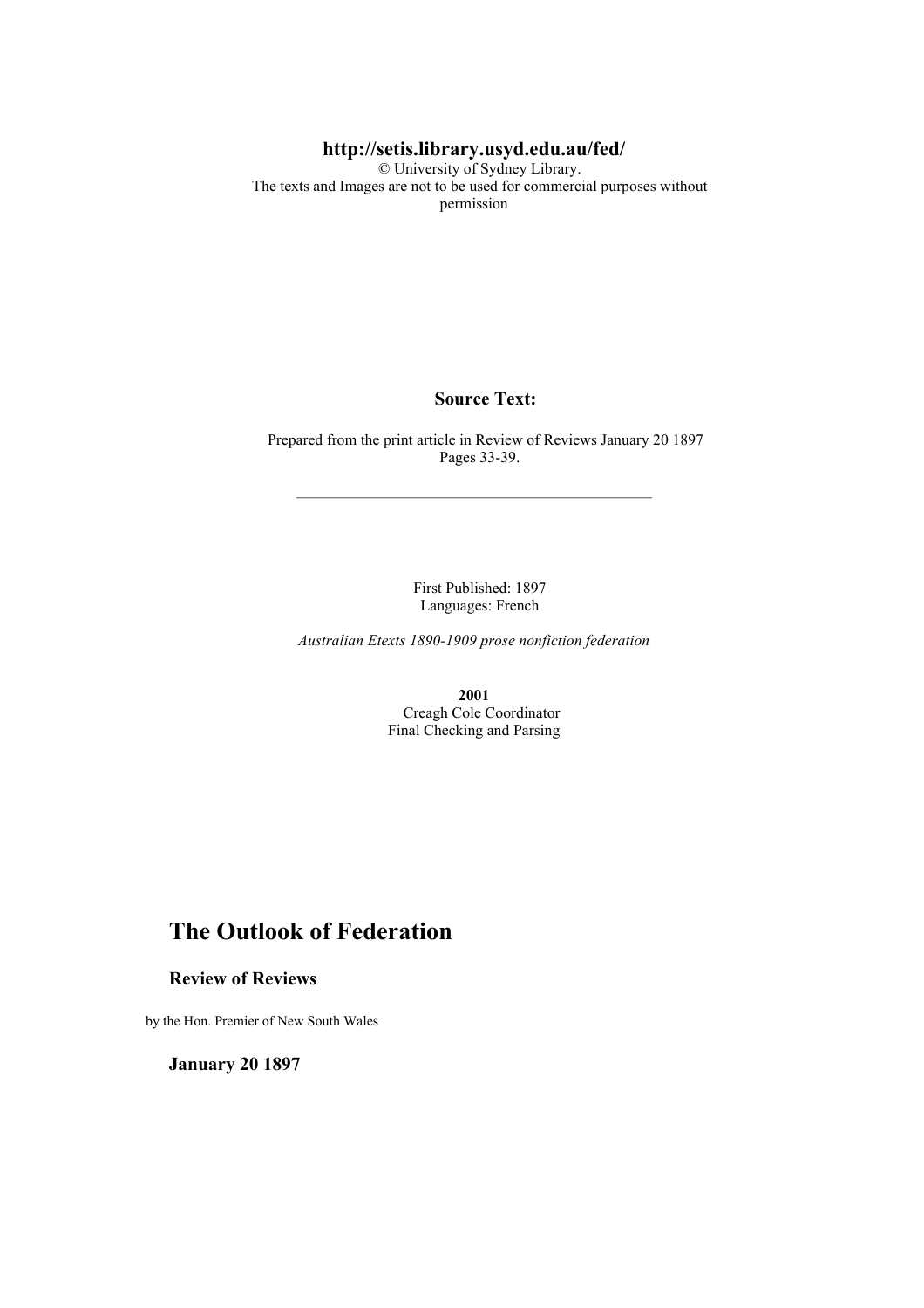**The Outlook of Federation.**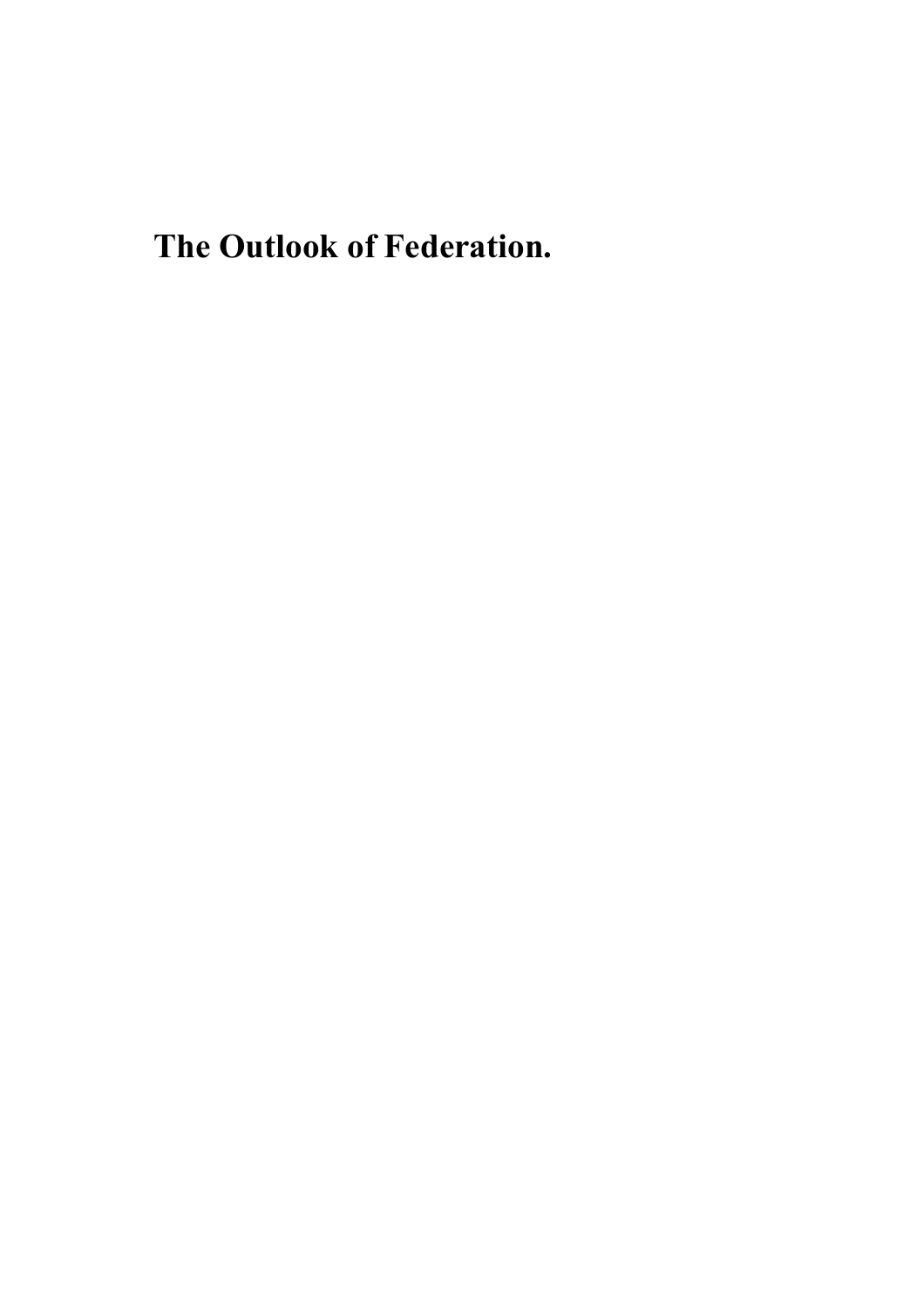## **[Introduction]**

 FOUR Parliaments have laid a solid electoral foundation for Australian Federation. In population these Parliaments represent about 3,000,000 souls, or five-sixths of the total number of human beings upon the continent. In realised wealth, in compactness of condition, and in facility for union, New South Wales, Sth. Australia and Victoria stand in an even more favorable position. West Australia has passed an act to enable representatives of that rising colony to take part in the Federal Convention, but these, unlike the elected representatives of the three colonies just named and Tasmania, will be chosen by the two Houses siting together, if chosen at all.

 A doubt intrudes here. Sir John Forrest's opinions have always been adverse to the main lines of action, and apparently the inducement to come in which weighed most with him was the prospect of Queensland being represented. That prospect has disappeared, and a General Election is to happen in Western Australia, so Sir John informs me, in April or May. Upon the latter phase, he suggested the postponement of the Convention until the end of the year a very bold suggestion for anyone much in earnest to make. My immediate reply was, we will make the Convention a little earlier, and you can make your elections a little later, and thus surmount the difficulty; but as for a postponement until the end of the year, I would regard that as practically shelving the whole project. I have not yet received a rejoinder, but I happen to know that the Cabinets of the four colonies working so well together in the matter look upon any long postponement in the same light. I shall be sorry if Sir John, and nine other good men and true, do not come to the Convention from Western Australia; but the Convention itself must meet during the present prorogations, or I do not think it is likely to meet at all.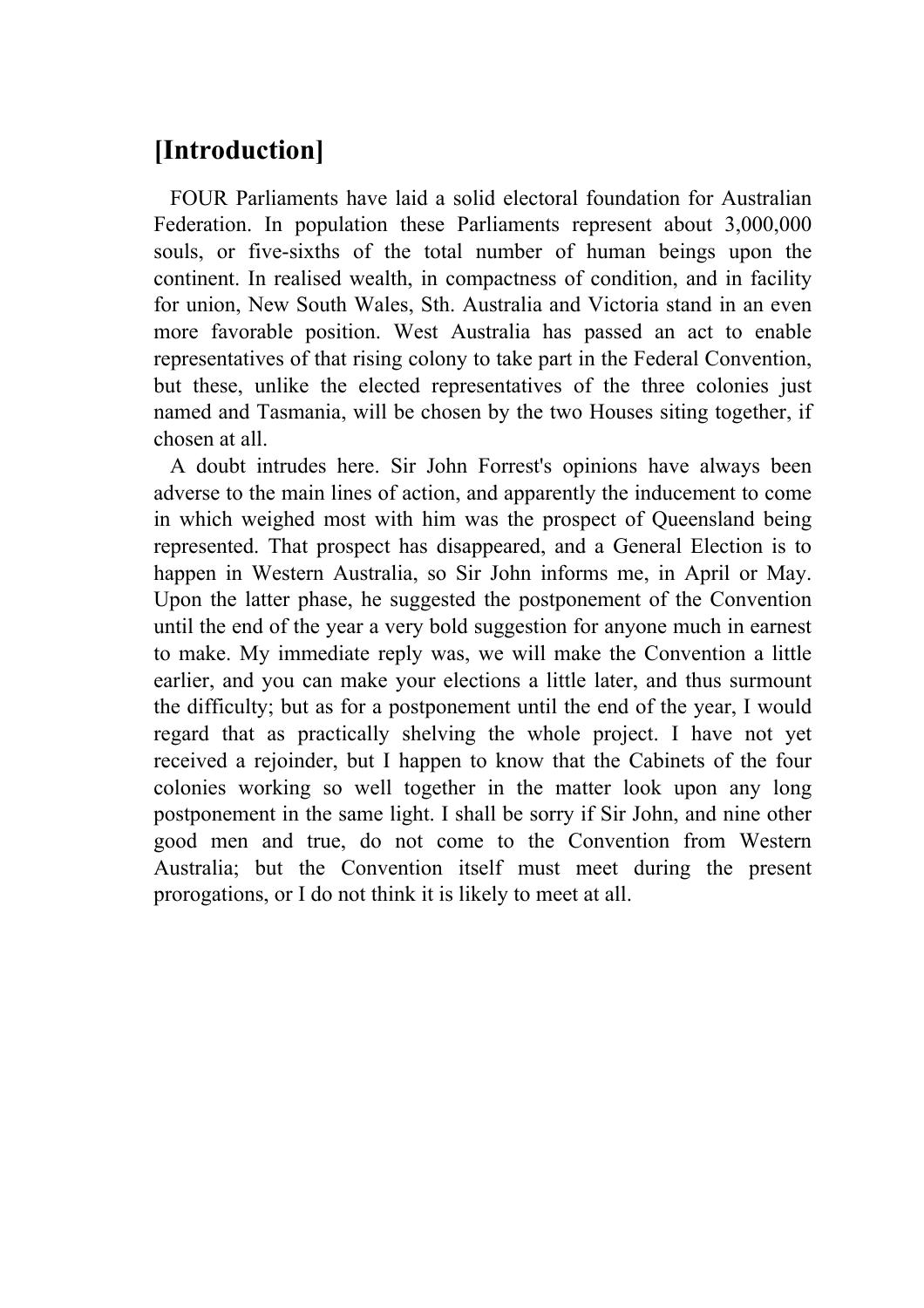## **Why Federation has Lingered.**

 When a complete history of the Federal movement is written, I do not think the historian will be found to express a very great surprise at the delay that has occurred. In all young communities, rivals in numerous paths of production, each sufficiently enamoured of its prospects and claims to admiration, there will be found many jealous susceptibilities, and not a few extreme views. The smallest Australian settlement is tremendously robust and self-assertive, as befits the pioneer stage; and as leading politicians in most of these colonies are ardent Protectionists, and tax their brother Australians even more vexatiously—being neighbours than they tax distant foreigners, can we wonder that the task of bringing the Australias together has many difficulties?

 Then, the movement never stood on a popular basis until recently. The taxpayers have much more at stake than the politicians; and until it is made clear to them that Federation means economy, not extravagance, they will not set their seal to it. The Convention of 1891 was a meeting of eminent men, firmly resolved to frame an acceptable basis of union; but they failed to fully realise that the only basis of union leading to anything practical is a widespread conviction that union will be a good thing for the masses of the people. So little in evidence at the time was any such popular conviction, that the meetings of the Convention did not attract to the galleries rifty intelligent spectators. The whole enterprise was unreal; it looked massive and impressive—but, like the beautiful forests of the scenic stage, it had no roots. The conduct of those who drew up the Draft Bill, when they returned to their respective colonies, proved this. Both sides of the different Houses were represented, but neither seemed very ready to push the matter through. The chief blame rests with the mother colony. The matter was kept in the forefront of the programme of two Governments for three years, but the Assembly never got into Committee on the Draft Bill. The signs of "dry rot," which grew and multiplied, were all attributable to one cause the Draft Bill was an official, not a national, inspiration.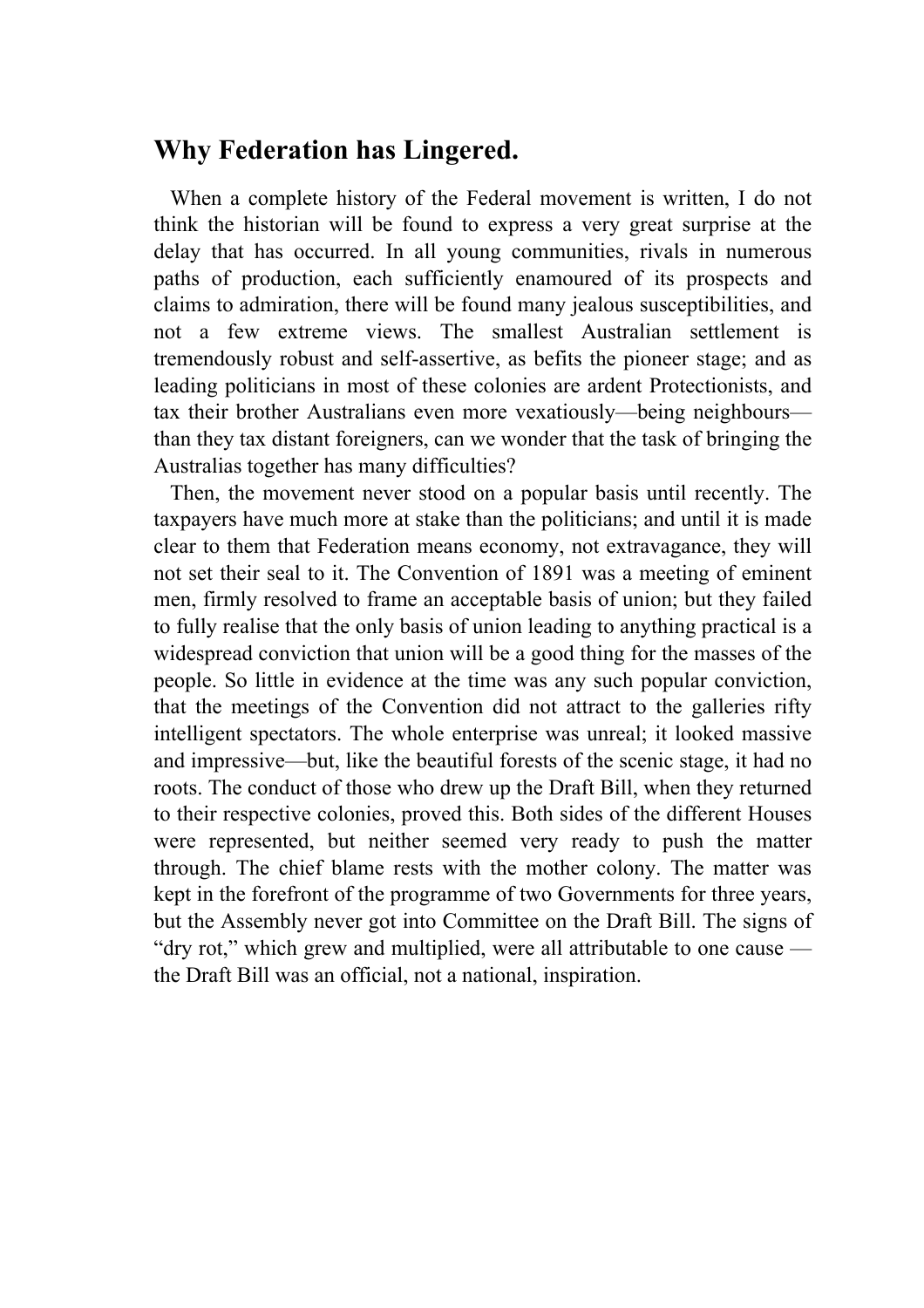#### **A New Basis for Federation.**

 Coming into office in August, 1894, after a general election, I stood pledged to a programme of urgent domestic legislation, made necessary by a reversal of the fiscal policy of the country, which had been effected behind the backs of our electors. An adjournment of six weeks at Christmas enabled me, with the concurrence and support of my colleagues, to take up this great question of general concern. I invited the Premiers of Australia to meet at Hobart in January, 1895, naming Hobart and that time because I knew most of the Premiers would be there to attend the Federal Council and the Federal Convention, never dreaming of the small-minded rancour that would be occasioned by the suggestion. When we met I asked my brother Prime Ministers to make an entirely fresh start, upon the basis of the electoral franchise, and that a new Convention for the purpose of drawing up a Constitution should meet, composed of representatives chosen by the electors. These views were cordially shared by Mr. Turner, Mr. Kingston, and Sir Edward Braddon. Sir John Forrest stood by the old lines, and Mr. (now Sir Hugh) Nelson, though not without doubt and certain reservations, fell in with the views of the majority. In the light of subsequent events it is only fair to Sir Hugh to state that he was by no means certain that he had not gone further than the Parliament of his colony would approve. A Federal Enabling Bill was forthwith drafted by Mr. Turner and Mr. Kingston, and approved. I was then urged to promise to bring in the Bill at once. This I refused to do, for the reasons already stated. I mention this because statements of an opposite character have been made. I could not at that time abandon the battle of fiscal reform that was impending. As soon as it was over, however, I brought in the Bill, and it passed both Houses.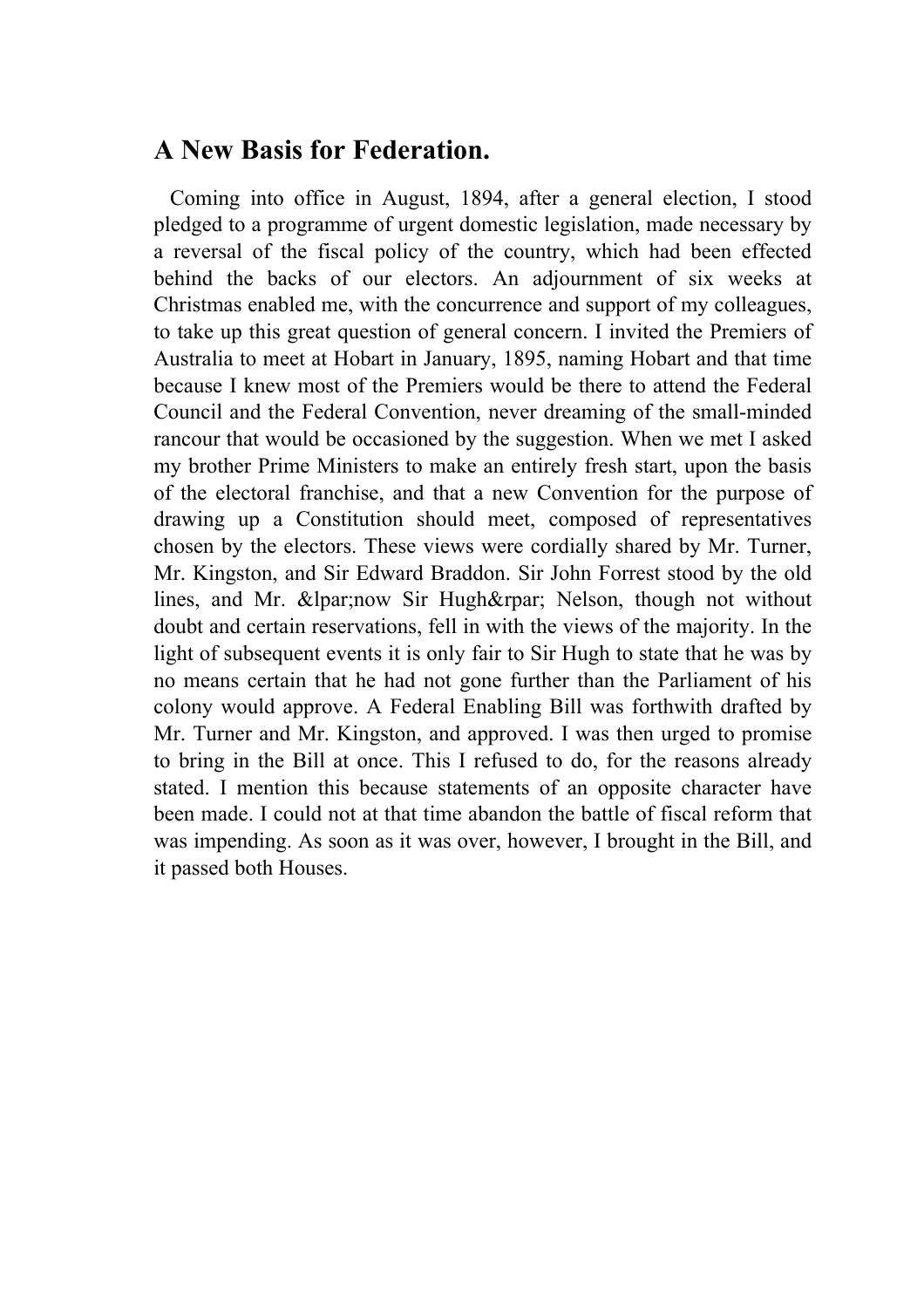## **Queensland.**

 Most of the delay since that time has been caused by Queensland; and by my resolve to give that colony every possible chance of coming in. I have never concealed from the distinguished gentlemen at the head of the other Australian Governments, the importance New South Wales attached to the co-operation of Queensland, so long as there was any reasonable chance of such co-operation. I was prepared to wait. But, unhappily, the question, after a four-months wrangle last session, got into such a tangle that a little earnestness of purpose was needed to unravel it. Unfortunately, the earnestness of purpose was missing. It was suggested to me that if we deferred further steps for a year, next session a Bill might be passed, but as I pointed out, there was no guarantee of any better result then, and, if they were not prepared to put a short Bill through now, there could be little genuine feeling about the whole affair. And so it was. Among those who are powerful in Queensland just now, there does not seem to be any ambition above the level of the Federal Council. I said in Hobart to Sir Hugh Nelson and his co-Federal Councillors from Brisbane, and said again in Brisbane recently, that if they joined us in an honest attempt to bring about the larger Federal Union, which has been aimed at for the past six or seven years, and it was shown to be impossible to succeed, I would be quite prepared to consider the propriety of New South Wales joining the present Federal Council, its constitution being thoroughly reformed. Nothing but an absolute break-down in the possibilities of a Federal Union worthy of the name could justify anyone in falling back upon what has always been regarded in New South Wales as a miserable expedient.

 The advantages of the new departure, so far as its points of direct contact with the electors are concerned, are great in every sense. The duty that will shortly be cast upon the electors of the four united colonies—for they are already united for the purpose by identical laws and action—involves a direct appeal to their patriotism and intelligence. When I speak of their patriotism, I allude to that larger national spirit which is broad enough in sympathy and brotherhood to embrace the welfare and prosperity of all Australians; when I refer to their intelligence, it is in the hope and belief that the electors will rise to the dignity of the first national vote cast in these southern lands, a vote to secure for the difficult, momentous, and illustrious task of framing a Federal Constitution, men well fitted for that far-reaching responsibility. Of course, abstention from the polls will not mean unfriendliness to Federation in all, or even the majority, of cases. But it is a legitimate course for the opponents of the movement to adopt. The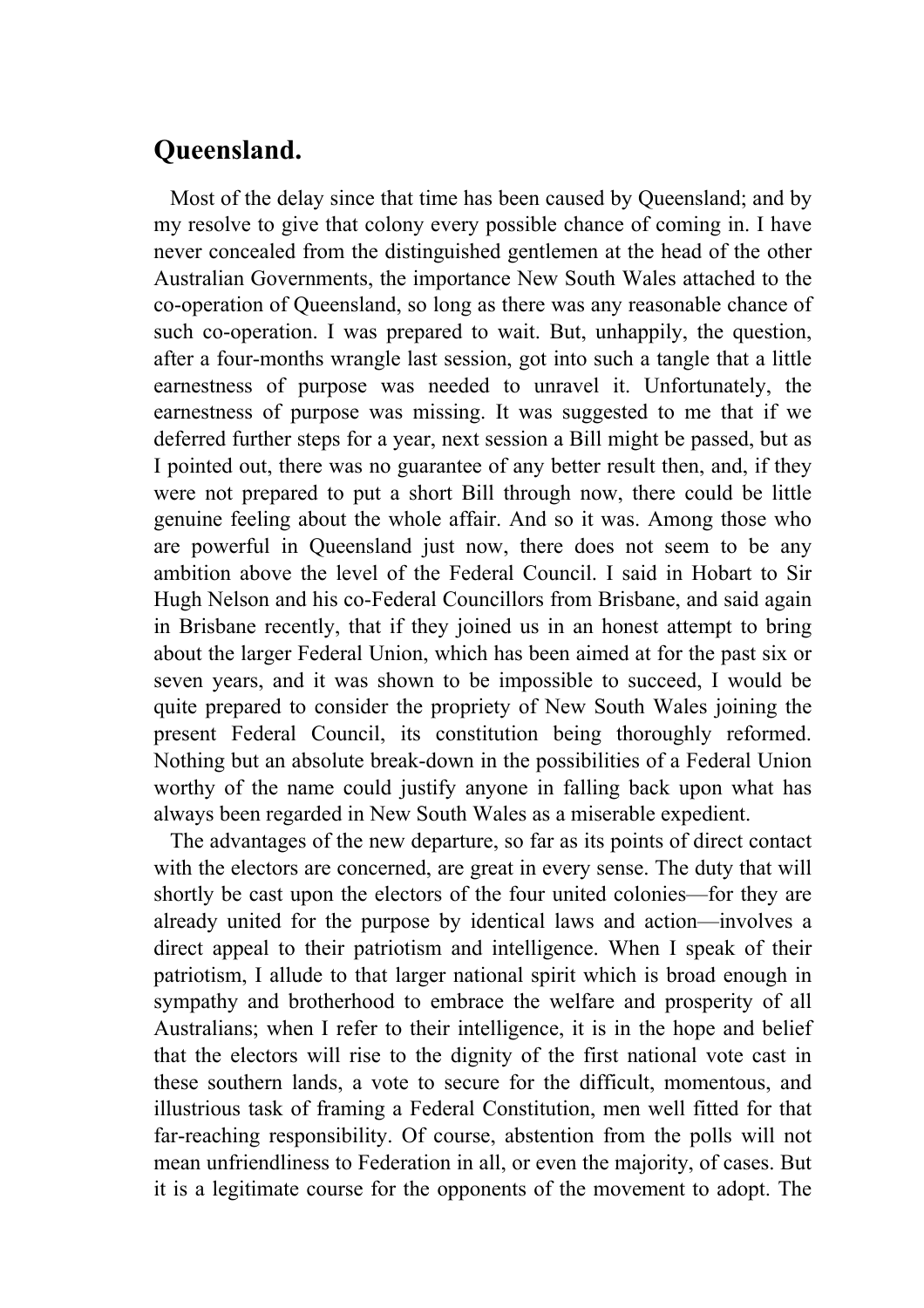speeches and manifestoes of the candidates, the proceedings of the public meetings, the deliberations of the Convention, the revision in each colony by both Houses, the final settlement of the Constitution by the reassembled Convention—all these public and interesting events must at last elevate the Federation movement to a position worthy of its transcendent importance, if it does not at once complete a natural fabric.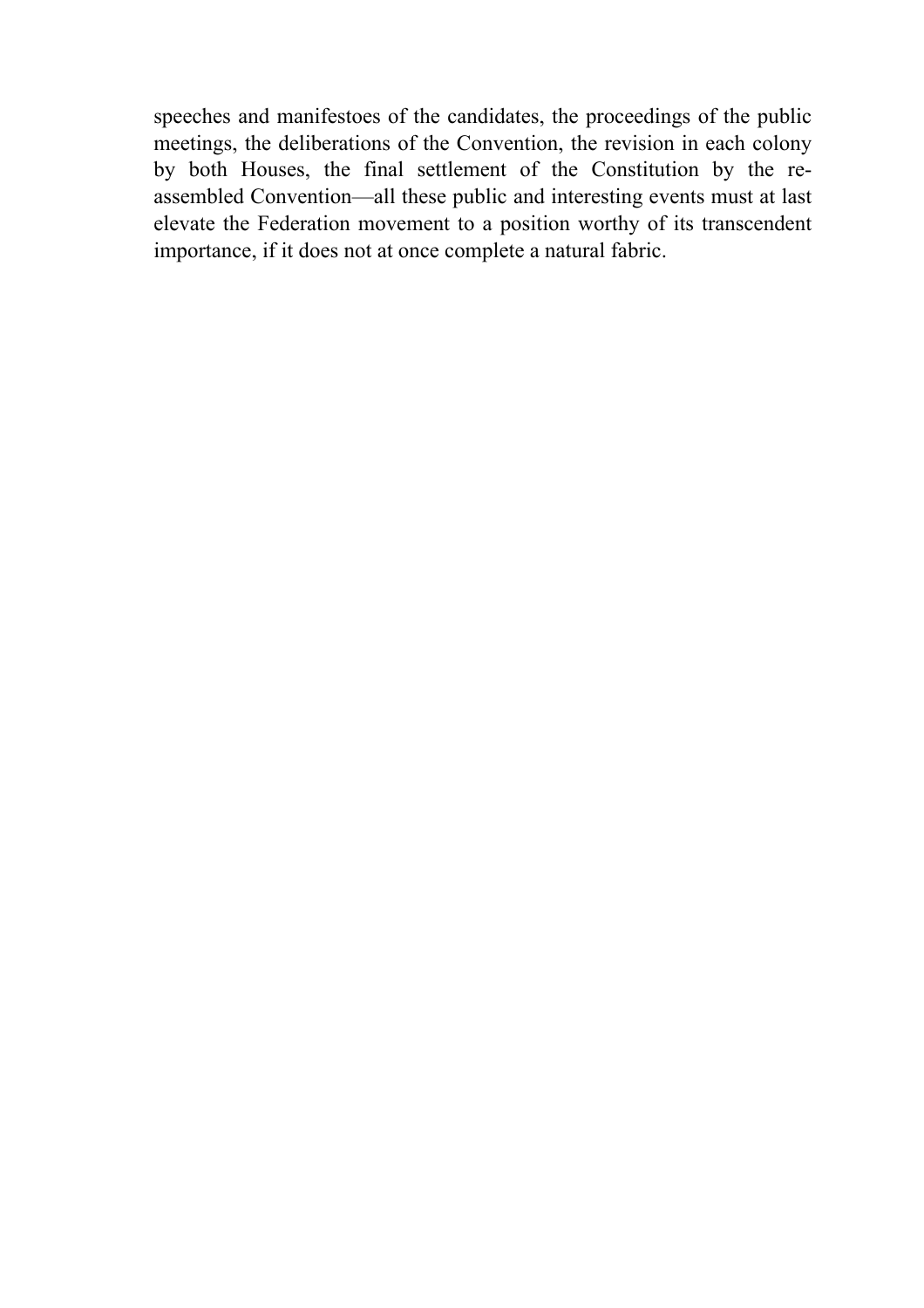## **The Popular Will.**

 Those—of whom I am one—who feel no sort of fear in connection with the extension of the power of the people in political affairs, will await the result of the Federal elections with composure. There is no doubt that many Conservatives have made up their minds for glaring instances of foolish choice, as the result of the popular method of election. I anticipate no such disaster, feeling sanguine, where the whole community is made one electorate, and must exercise the franchise to the full extent of the ten vacancies, that as good, perhaps a better, and certainly a weightier choice, will be made than if the two Houses had filled the positions. Then, it will be a choice by principals, instead of agents—which is a great advantage. The result may, indeed, be so nearly the same at the ballot-box as it would have been in the Parliamentary Chambers, that some may talk of useless expenditure. I believe that if it were perfectly certain the choice of the electors would have been the choice of the Chambers, the expenditure and trouble of the elections would still be justifiable. There is nothing in the whole range of State laws which warrants a choice of the framers of a Federal Constitution by Parliament.

 Theoretically, the powers of Parliament are supreme in regard to individuals—but in their exercise they can only be warranted by an inference of electoral approval. Actually, of course, in a multitude of cases, the representatives act upon their own unaided judgment, and may seem to be free agents. In reality they never are. Their responsibility for everything they do is admitted, and the responsibility is to the electors—no one else. Let it once be known that there is a decided majority of the people opposed to a given measure, and paralysis or Nemesis will follow. At an election the electors, as a rule, are careful to choose the representative who will most nearly act as they would be likely to do; and the successful candidate knows well that he holds a power of attorney which is not likely to be renewed unless his acts commend themselves to his principals. Such being the true relationship between elector and member, a project of Federation, which will change the political responsibility of the people in many vital ways, which proposes to pull down the State fabric of government in order to re-build it upon different lines, and in order to build an entirely new fabric of national government, with all its superior powers and attendant consequences, is a something entirely outside the ordinary category of provincial politics, and requires, in my humble opinion, the personal warrant and direction of the electors themselves. Besides, even the statesmen of 1891, when they had finished their great, however imperfect,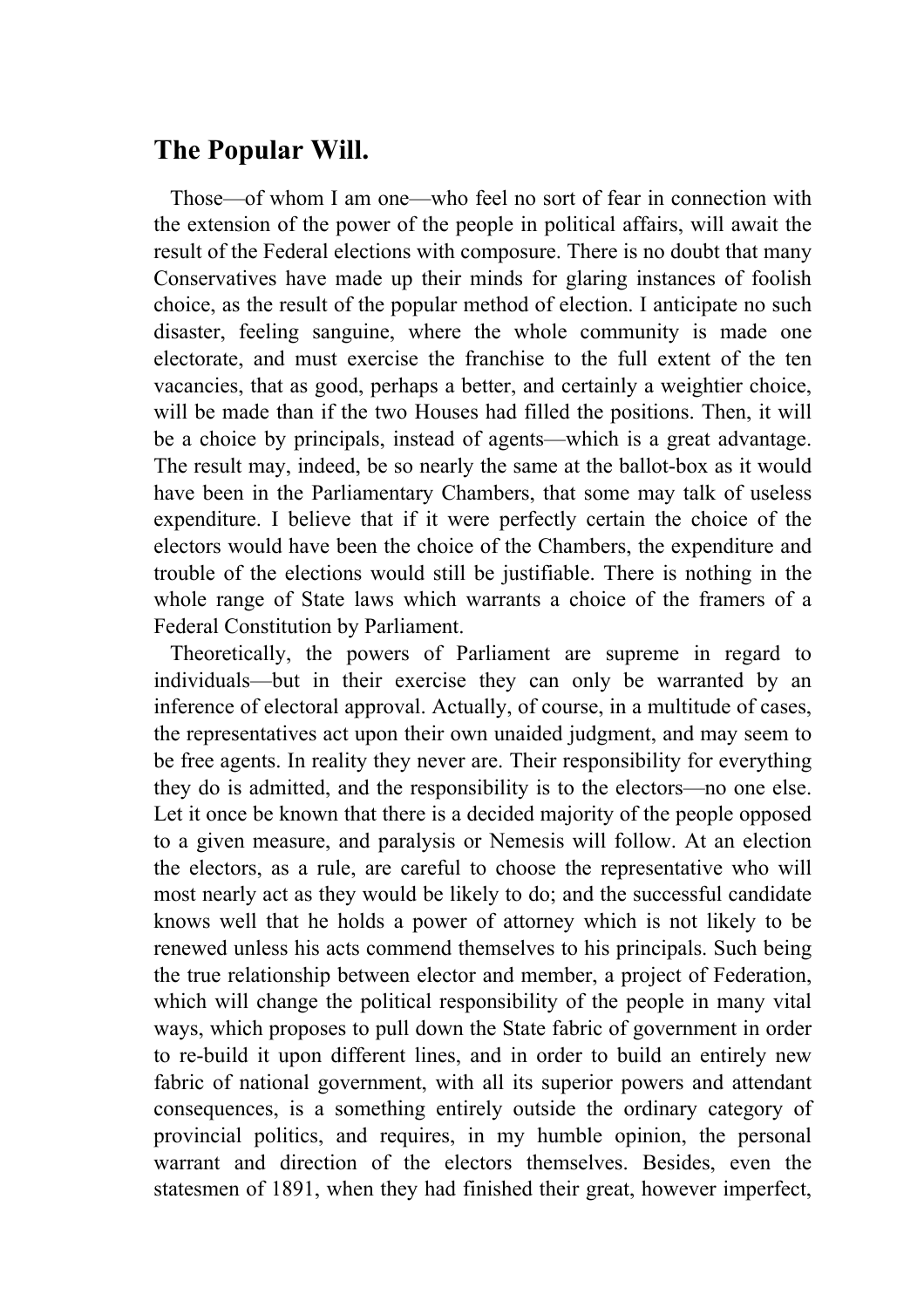work, by a majority of thirteen, I think, resolved that the Draft Bill should go to the electors for their "Yes" or "No." What possible chance of success had a Constitution which was to come before the electors in that way? which treated the real masters of the situation as if they were silly children, who should "shut their eyes and open their mouths," and be thankful for what their betters chose to bestow upon them?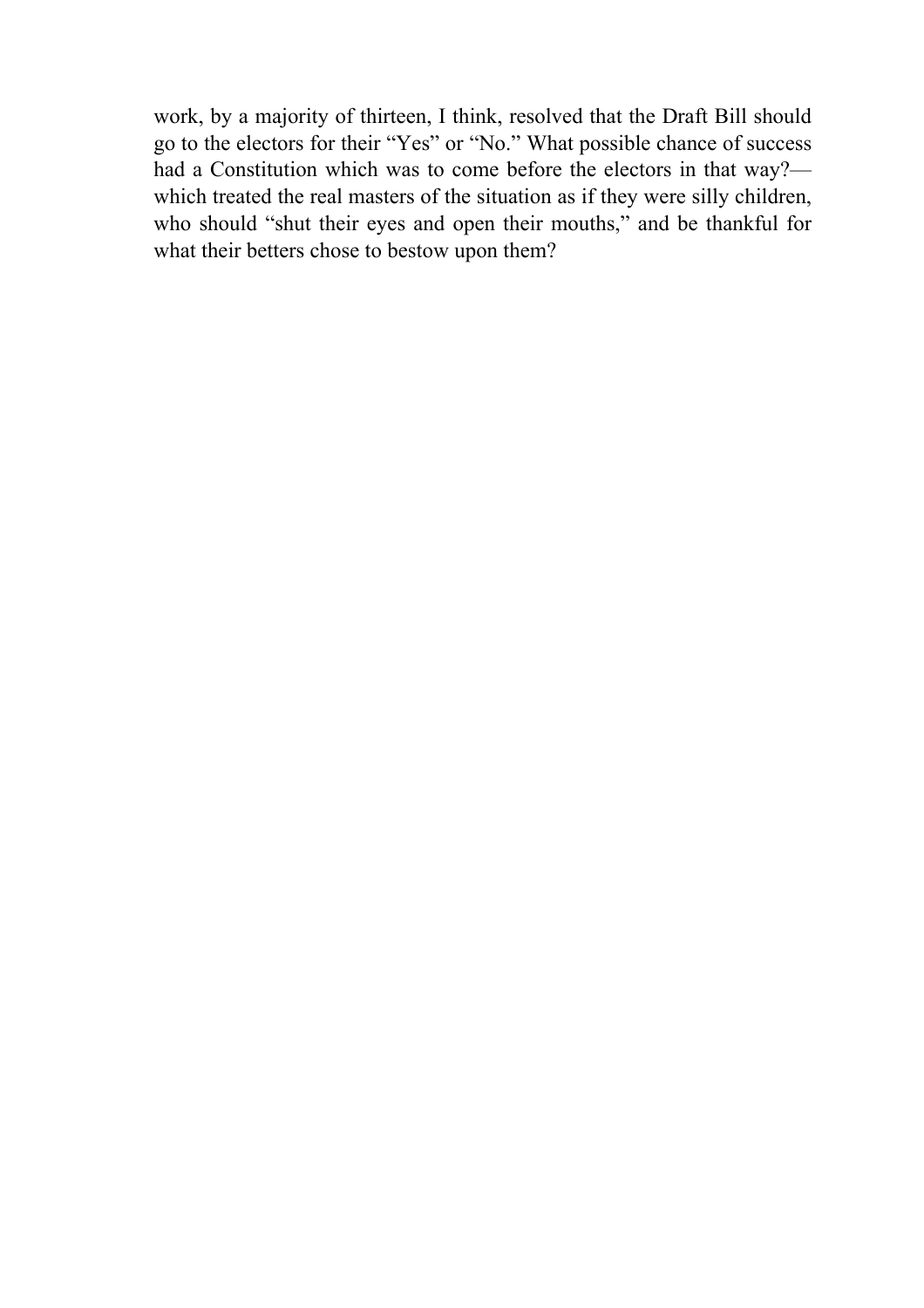## **A Clear Basis.**

 The lines of the present movement begin well, in beginning on the direct initiative of those for whom the Constitution is intended; and whose province it will be to accept or reject it. I do not quarrel with those who say that the main object is to get a good Constitution, and who, perhaps, think that what we may gain in popular interest will be purchased, and dearly purchased, at the expense of good work. Whether a given draft Constitution is a piece of good work or not, will always be a matter of opinion; and that opinion will depend, mainly, upon the views entertained by the critic upon a number of political theories or principles. The finest assemblage of Conservative statesmen in the world would not be likely to perform the task so as to give satisfaction to men of a more advanced school; just as the ablest Liberal or Radical convention that could be brought together could never by any chance, if true to their principles, adopt a draft that would meet with Conservative approval. Questions of mere draftsmanship can be determined perhaps by authority, but the only authority that can determine whether the work in its essential parts has been well or ill done, is public opinion—that is to say, in this case, the bulk of the electors of the four colonies in whose judgment the verdict lies. This supplies those who wish Federation to succeed with a clear basis of action. The task becomes one with a condition that the work shall be done in such a way as a majority of the electors shall approve. If done in any other way, it may be everything besides, but it will not be a success. I believe a majority of the electors will act in making up their minds as other sensible people do when they have to decide upon any important question. They will not expect that everything shall be quite in accordance with their views. But they will not tolerate vital defects—in other words, that the main principles shall be bad, or that the whole design shall be deficient in provisions securing the certainty, at least, that it will work.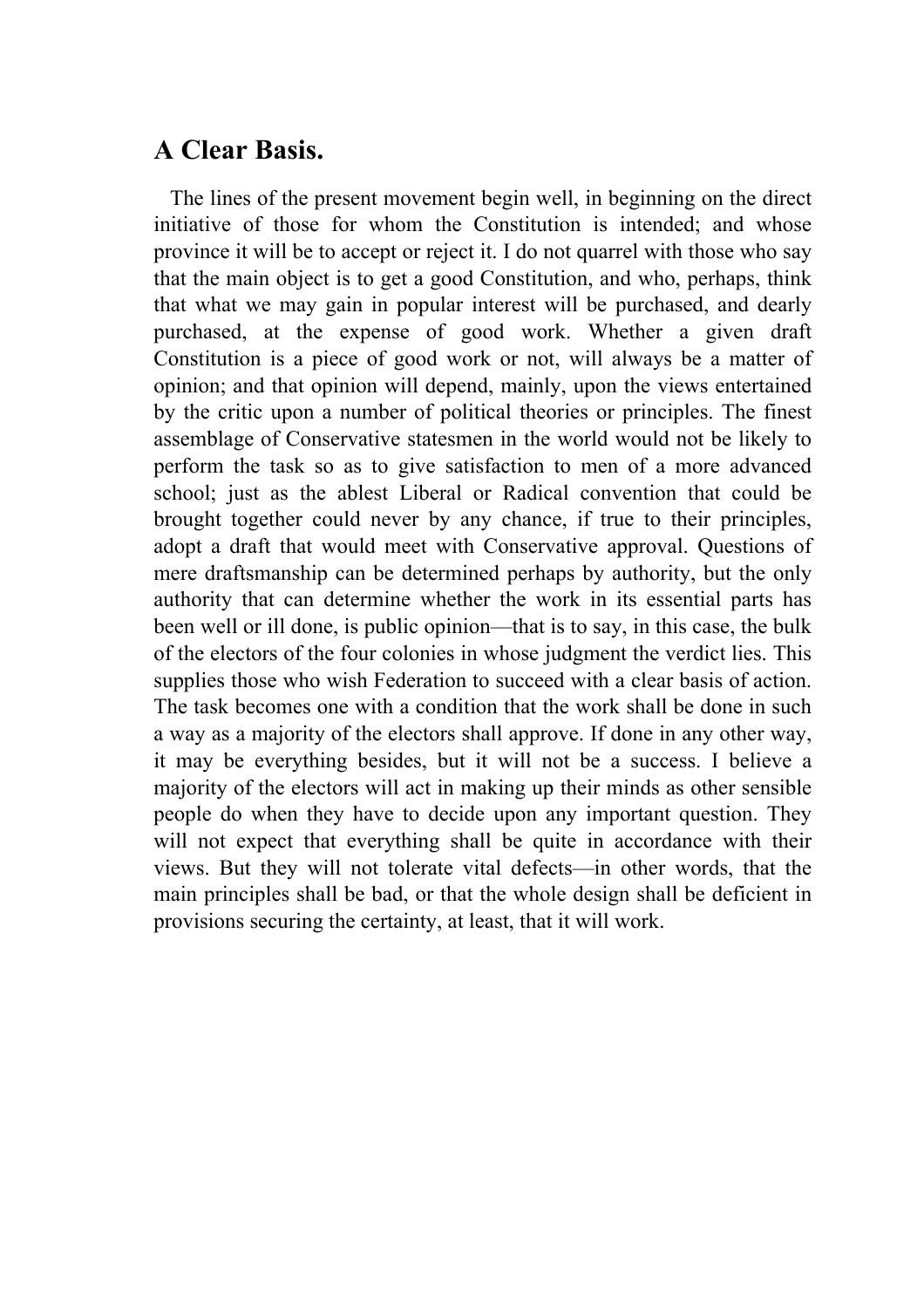### **What the Convention has to do.**

 That brings out the true objects of a successful Convention, which are two in number:—

1. To frame a Constitution that a majority of the electors in each colony, or a majority of the colonies represented, will accept as based on sound essential principles.

2. To satisfy the same judgment that the Constitution is not only sound in its essential principles, but is also sound in its provisions for securing smooth working; or, at any rate, finality, without deadlock, collapse, or chaos.

 The second requirement will be found as full of the materials for political discussion as the first, because it contains the crux of the contest between the Conservative and the Progressive parties, intensified by the differences between those who would set State rights above National power, and those who would set National power above State rights; in other words, it contains this vital issue —if a deadlock arises, or a breaking strain sets in, what, or who, is to give way, to enable Government and legislation to be carried on, and to save the machine from destruction?

 The importance of the second requirement, however, will rise in the scale, or fall, according to the manner in which main principles are settled. For example, if the provisions relating to Money Bills are such as to satisfy the advocates of popular rights, those advocates may consent to a method of avoiding deadlocks more favourable to State rights than they would if they were not.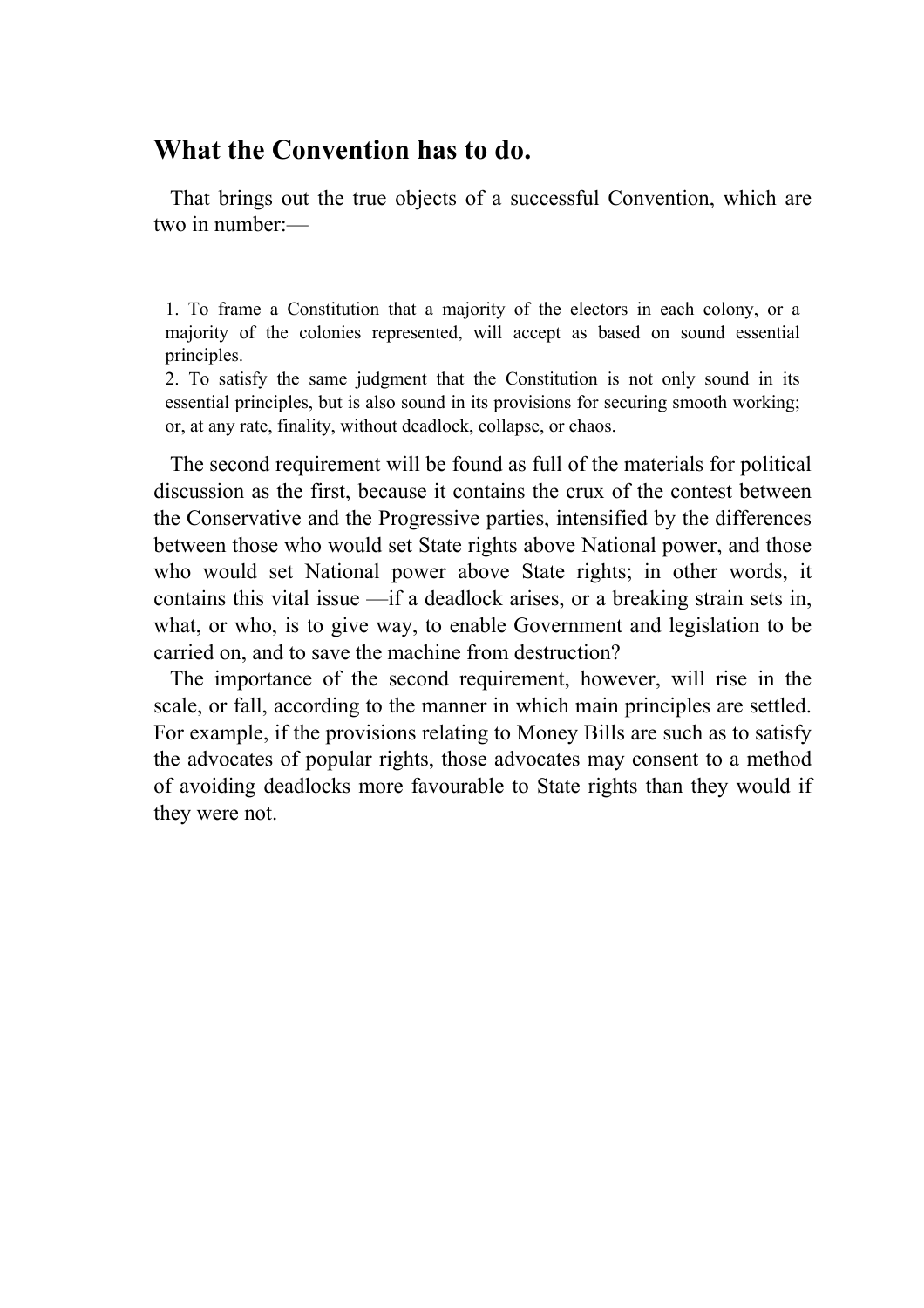## **The Federal Machine.**

 If any such were necessary, these tests would show the immediate futility and ultimate disaster of any attempt to introduce provincial party issues into the General Elections for the Convention. When a Constitution is being framed, the main point is to so construct it as to secure that it will work well and fairly, giving effect to the National will, whatever that National will may happen to be. Therefore, in choosing representatives, you need the men best qualified for this task. When you order a chaffcutting machine, you do not inquire into the politics of the maker, because you know the machine will cut imported hay and locally grown hay impartially. So, when you frame a Federal Constitution, so long as it will turn out a tariff of high duties and many of them, or low duties and few of them, with equal facility, all that is wanted is accomplished, because the tariff question cannot pass through the Parliamentary machine until that machine is made, and the Convention will meet to make the machine only, leaving to the electors of the Federation, when Federation comes, to decide whether they will send in representatives to work the machine in one direction, or in the other; that is the time when patriotic Free-traders and patriotic Protectionists should and will raise their war cries. At the ensuing election they can both work loyally together in preparing a Constition that will faithfully reflect the will of the people in whatever shape it may assume, when the time comes. These considerations must be apparent to every reasonable mind. It almost passes belief, therefore, that the Protectionist party of New South Wales held a meeting in Sydney the other day, to consider the question whether the elections should be conducted on fiscal lines or not! There were signs of extremists working without direction, and let us hope the meeting was called by the more moderate members of the party to prevent further mischief. Do what moderate and sensible men will, there will be party feeling to some extent in the election; and I will probably suffer the most from it as the chief agent during the last two years in bringing about certain changes which are bitterly resented by those, or rather by some of those, whose pecuniary interests I have seriously assailed, or whose political principles I have trampled in the dust. Still, I am sure moderate men on the other side will sink such antagonisms in view of their belief, if they happen to entertain the belief, that I may be a useful representative of all parties.

 The proper view is to regard the trust as one placed in the hands of a successful candidate of men of all parties for National purposes, and a due regard to the interests of the colony he represents, considered broadly and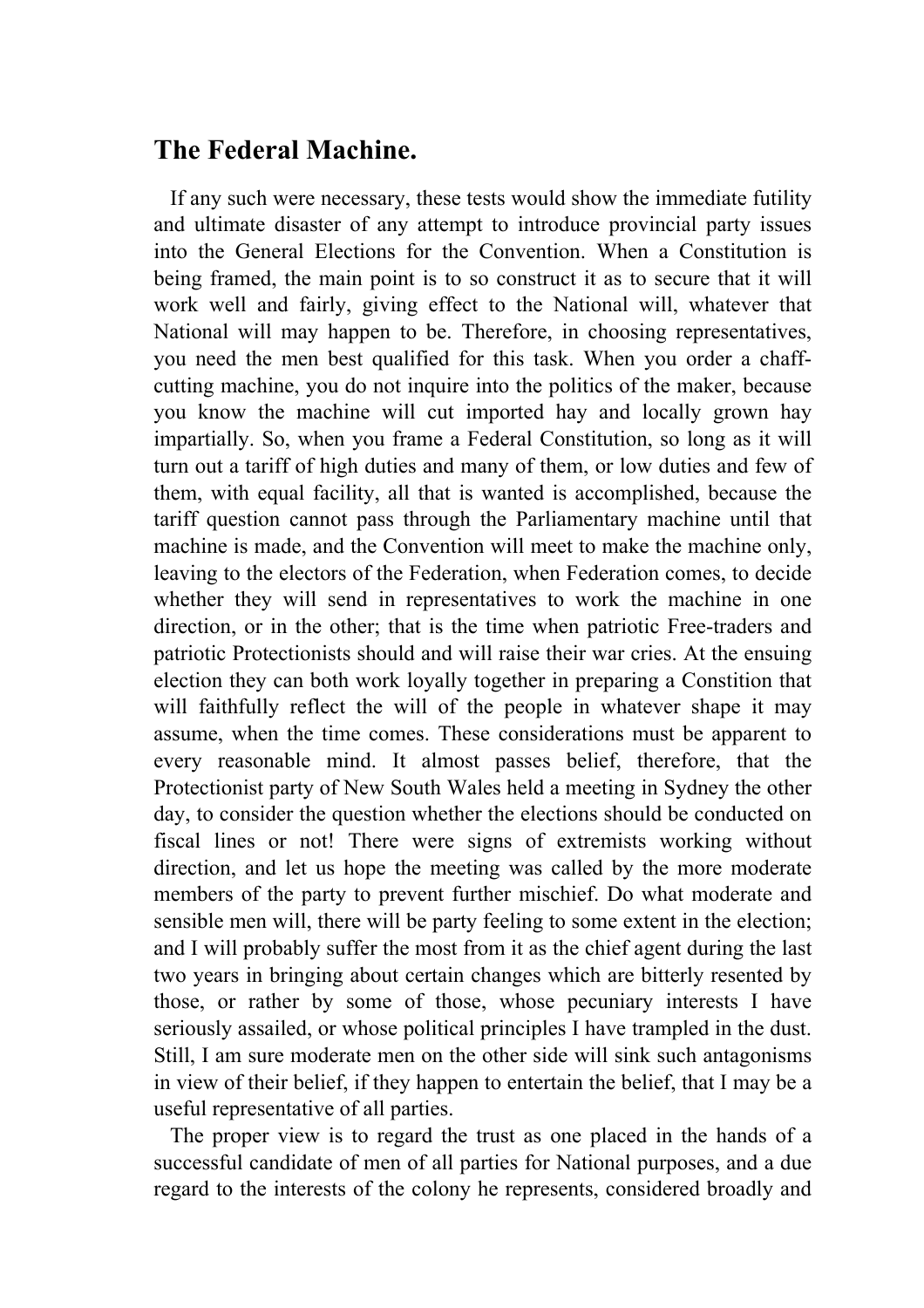without any reflected tinge of local selfishness. It is so regarded by me. If leading Protectionists, whose names have been published, are elected, I can see no possible obstacle in the way of leading Free traders working amicably with them in this great task. Differences of opinion there may be, but they will be differences of view upon Constitutional matters, and upon such questions it might well happen that some leading Protectionists would be found siding with Mr. Brunker, Mr. Carruthers, and myself  $\&$ lpar; if we are elected) and some leading Free-traders siding with Mr. Lyne, or Mr. Barton, or Mr. O'Connor, if they are elected. There may be other points, such as those affecting the interests of the colony as distinguished from the interests of the other colonies, and if such points fairly arise, I think it will be found that the ten elected will work together.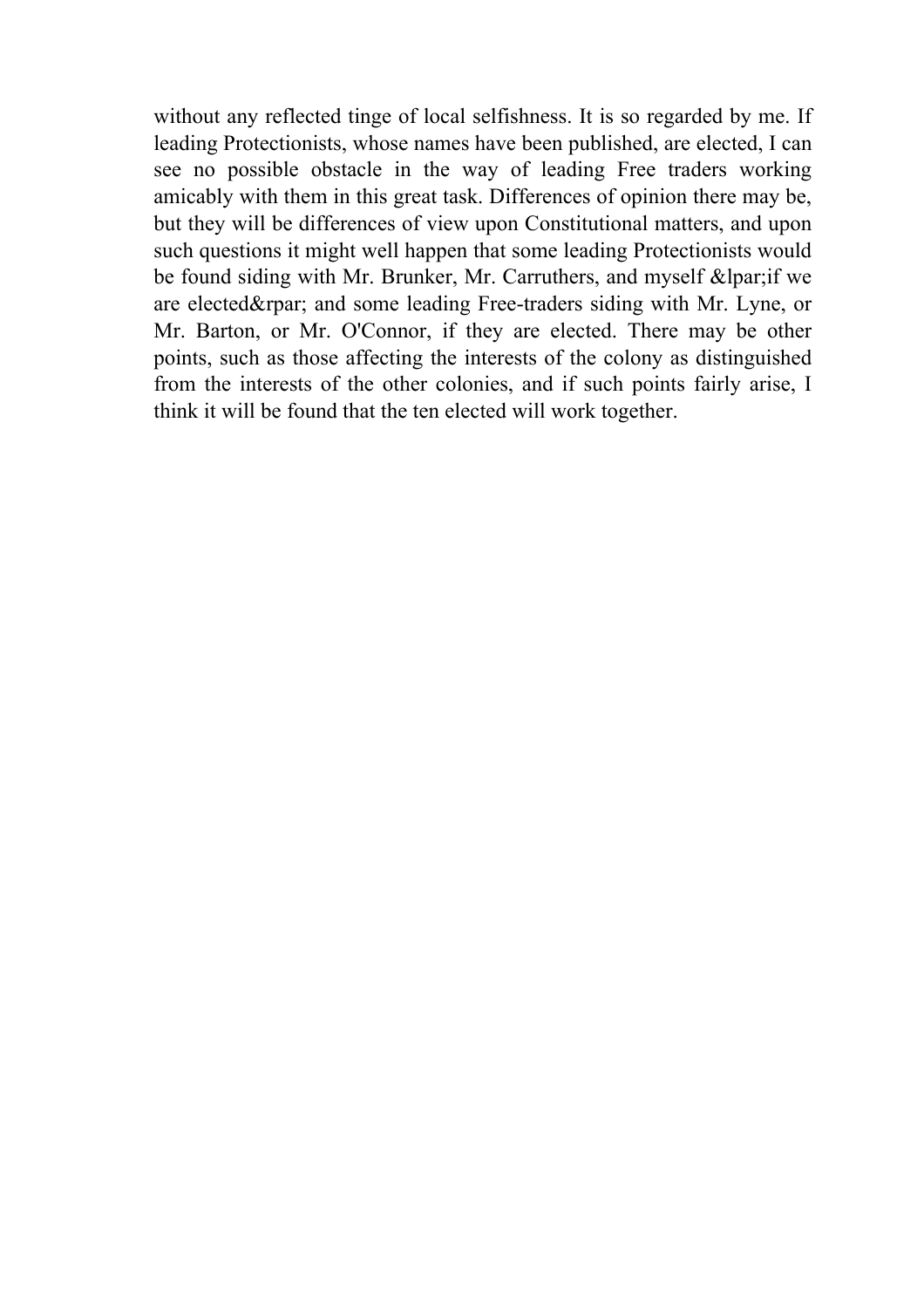## **Lines of Cleavage.**

 But, I regard this as one of the best results of the new departure. The representatives of the colonies in the Convention of 1897 will occupy a position vastly different from that of the status of the delegates to the Convention of 1891. The latter went as one body chosen with reference to the state of provincial parties, without any reference whatever to their individual connections, either on Constitutional points or any other points. So far as the terms of their commission were concerned, they could take any conceivable course not directly adverse to the whole project, although Sir George Dibbs found even that attitude possible, and no person could call them to account. Upon such a basis the tendency was towards the cohesion of delegation, as against the cohesion of the Convention; in other words it was a meeting not only of one body, but of several. Upon the new basis the tendency will be to obliterate provincial lines, and to unconsciously, perhaps, establish national lines. The line of cleavage between the Conservative and the Liberal will be broader, and will run right through the whole Convention. Each representative will have to fulfil his election pledges, and in doing that must occupy a position more or less independent, even of his own colleagues: The Convention must occasionally deal with important subjects, in which the provincial element must have fair and equal treatment, because, unless in some matters each colony properly safeguards its legitimate interests, the whole of the work, however done in other respects, may fail. But the members of the Convention in most of the large questions will act, and feel bound to combine, not according to their colonies, but according to their declared opinions. When I referred to a probable line of cleavage between Conservative and Radical, I should have pointed out one complication that may establish another line of cleavage quite apart from the broad one alluded to. That complication may arise on points affecting rights of the colony as distinguished from the rights of the federated community. For instance, one and the same gentleman may be a warm advocate for the whole Radical programme as applied to the franchise of the electors of the commonwealth, and yet be equally determined that his colony, with perhaps 30,000 electors, shall have as much power in the Senate as a colony with 300,000 electors. However, the main point will be not the method of Senate representation, but the powers given to that body in relation to the House of Representatives.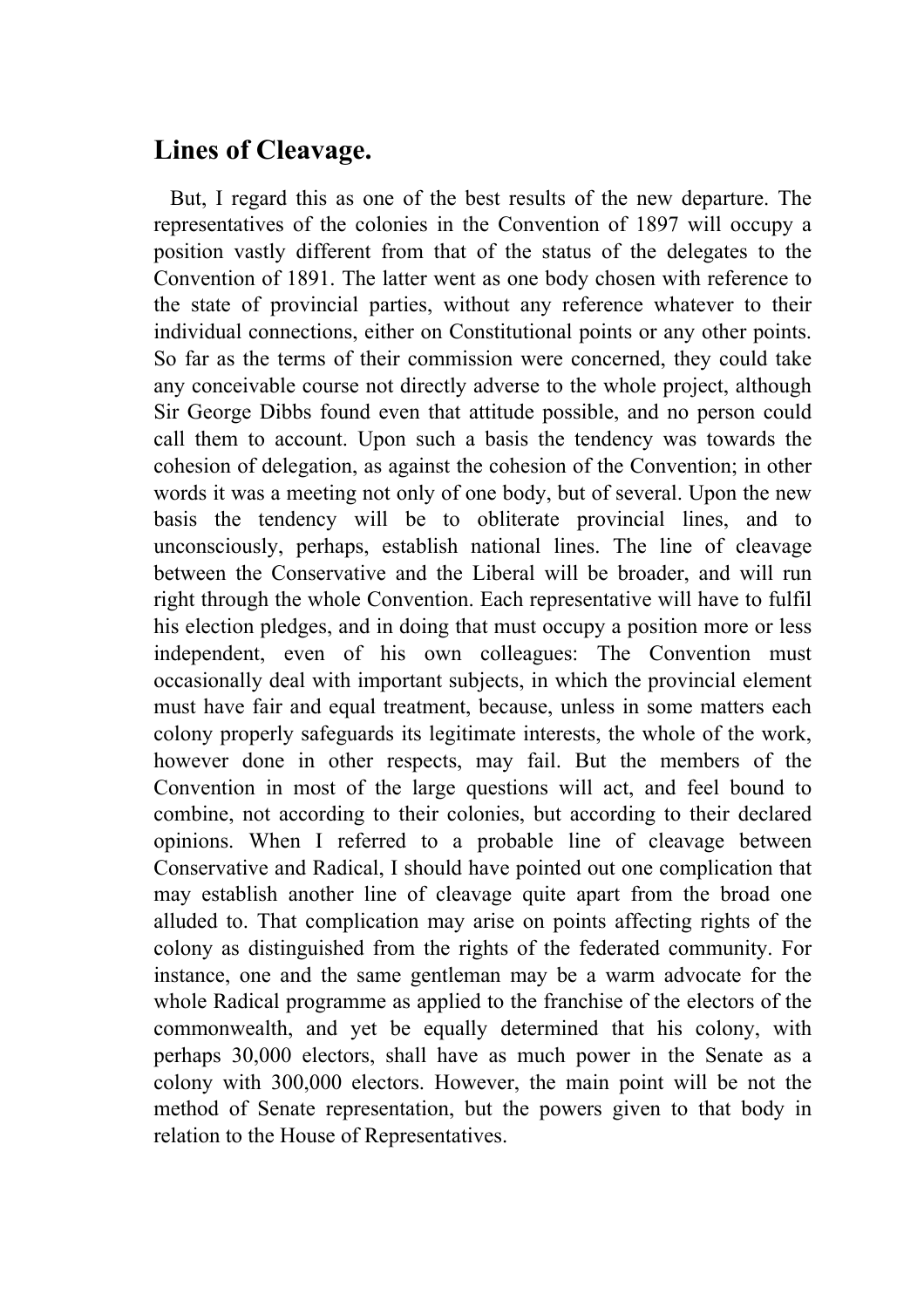## **Questions for Candidates.**

 I should think that the electors of Australia will expect from every candidate for their suffrages a pretty clear statement upon certain important points. I hope in my address to the electors I issue to make such a statement. I purposely make the list a full one, because it is well that both electors and candidates should concentrate their attention now upon the practical bearings of the question the Convention will have to debate and decide upon. In placing these questions I follow, to some extent, the arrangement of the Draft Bill of 1891, under the heading of "Power of Parliament." I only mention debatable points of prominence:—

## **1.—Governor-General**

1. Powers and Salary?

2. Shall communications with the Imperial Government all pass through his hands, or shall the respective colonies have their independent channels of communication?

## **II.—The Federal Parliament**

Shall it consist of two chambers or one?

#### **III.—Privileges of Parliament**

Shall the Federal Parliament have power to proclaim its own privileges, or shall they be defined within the Constitution?

## **IV.—The Senate**

- 1. The number of Senators?
- 2. Shall they be paid?

3. Shall representation in the Senate be based on the principle of equality, i.e., an equal number of Senators for each colony, or on population, or on the number of electors in each colony?

- 4. Term of office?
- 5. Shall Senators be elected by the provincial Parliaments, by the electors of each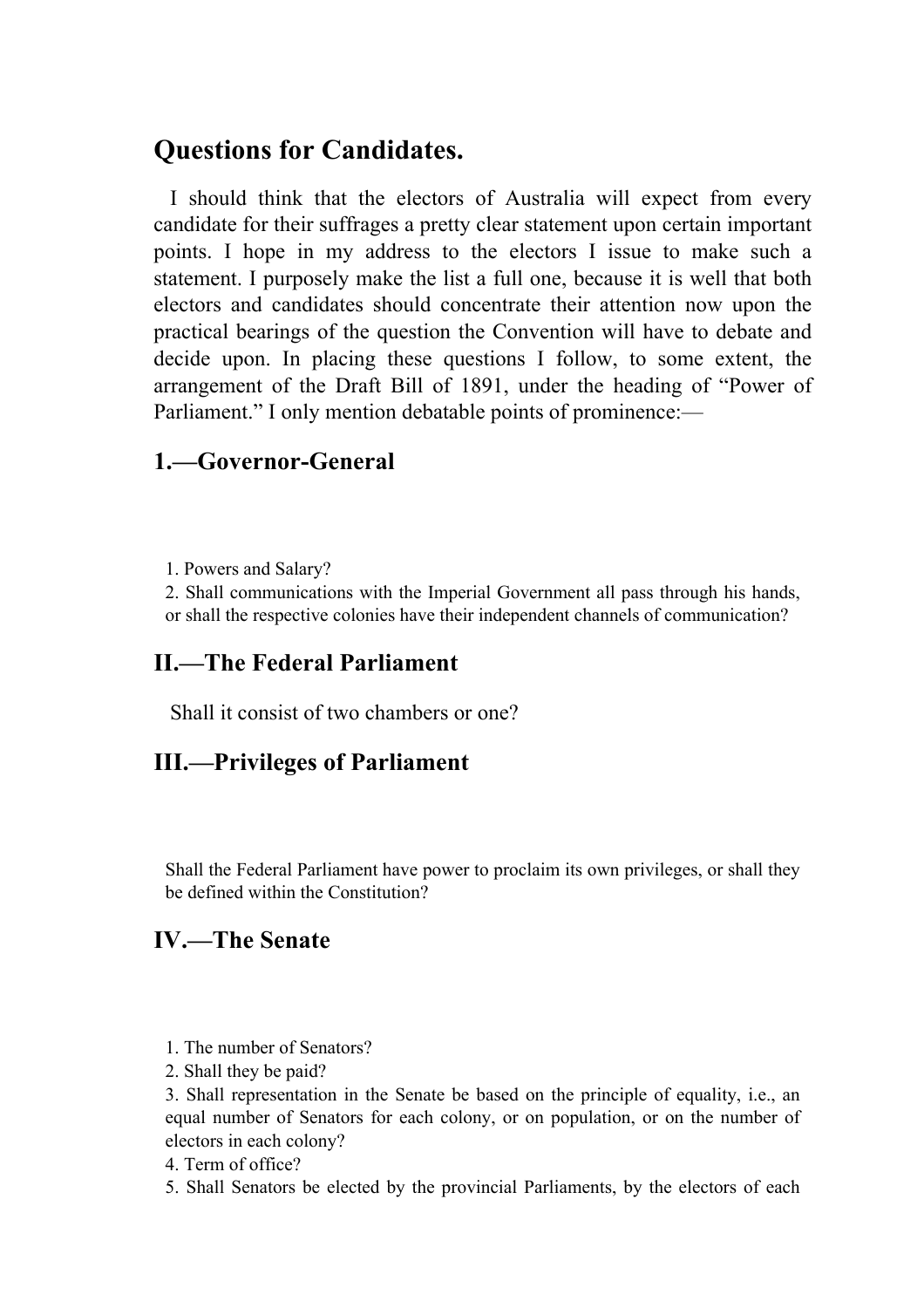province, or by the Federal electors? Or shall the provincial Parliaments be left to deal with the whole question?

#### **V.—House of Representatives.**

1. Number—term—payment?

2. Franchise to be Federal, i.e., uniform, or according to the electoral law of each colony?

3. If Federal, to be prescribed in the Constitution, or determined by the Federal Parliament?

#### **VI.—Powers of the Parliament.**

1. To regulate Trade and Commerce, Customs and Excise, with supreme undivided control?

- 2. Power to raise taxation by other means?
- 3. Power to borrow money?

4. Transfer of all powers and services connected with Military and Naval Defence, with free transport over all railways?

- 5. Transfer of Railways, or not?
- 6. Banking, currency, coinage, and legal tender laws?
- 7. Power over colored races, and immigration thereof?

## **VII.—Money Bills**

1. Financial measures to originate in House of Representatives?

2. Shall the Senate have power to amend, especially Taxation, Appropriation and Loan Bills?

3. Or reject? And, if so, repeatedly? And, if so, should there not be provision against dead-locks? And, if so, what provision?

## **VIII.—The Executive Government**

1. Shall the principles of responsible Government, as known in the British Constitution, and practised in the colonies, be part of the written law of the Federal Constitution, or be left open to choice equally with other systems?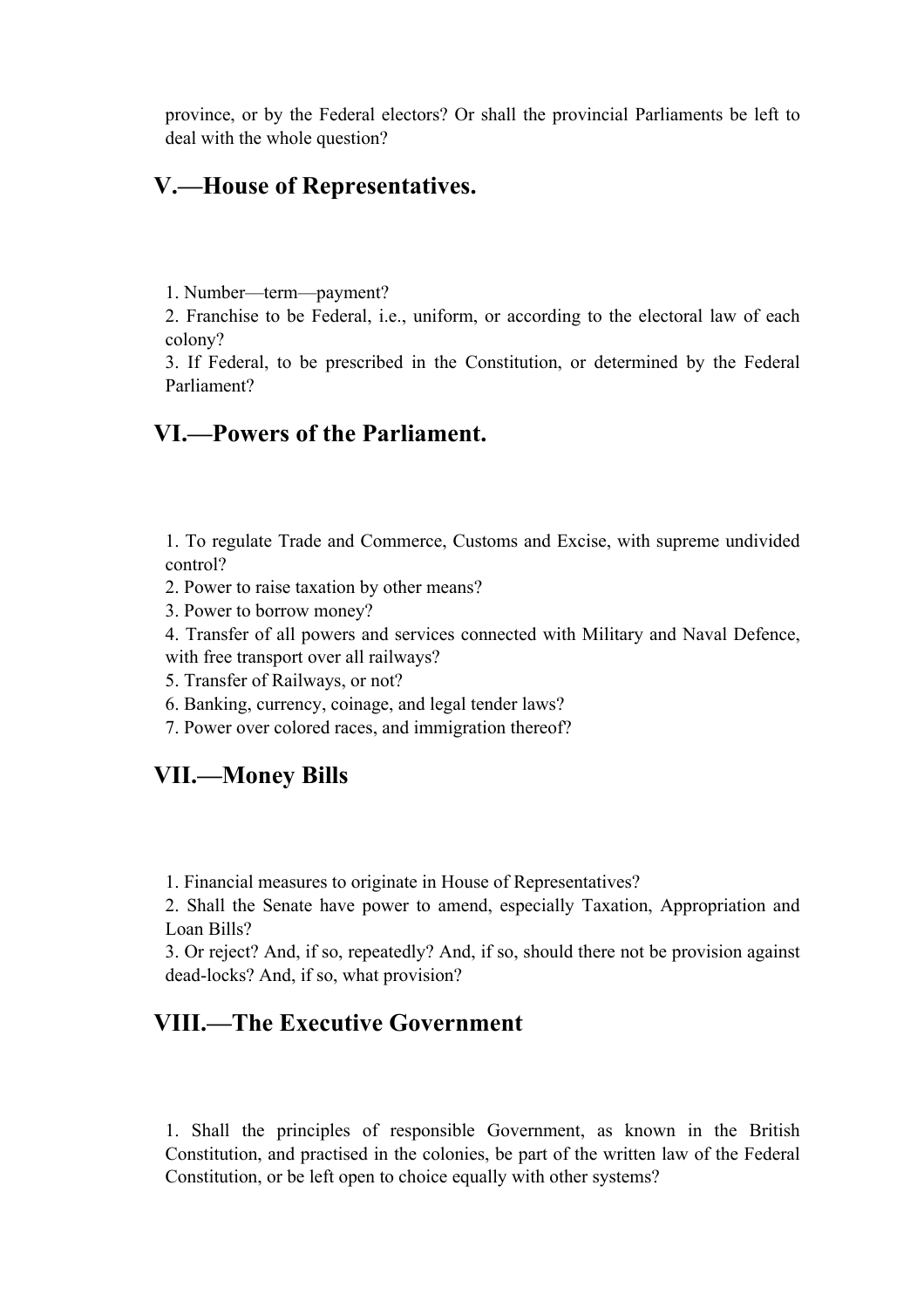2. Shall members of the Federal Government go for re-election on acceptance of office?

#### **IX.—Federal Judicature.**

1. Shall the Supreme Court of the Federation be established by the Constitution itself, as in the United States, or by Act of the Federal Parliament, as in Canada? 2. Shall such Supreme Court be the final Court of Appeal for the colonies?

#### **X.—Finance.**

1. Shall the Federal Parliament have complete control of the Customs and Excise revenues, taking therefrom as much as that Parliament appropriates for Federal purposes, and distributing any available balance; or shall the colonies receive their full proportions of such revenues, less an assessment upon a definite basis towards the expenses of the Federal Government?

2. Shall the Railways be taken over by the Federation?

3. If the Railways are not taken over, should the Federal Parliament have any right to interfere with their management; and, if so, for what purposes?

4. Shall the public debts of the colonies be taken over and consolidated?

#### **XI.—General.**

1. Shall the Federation be limited to the powers expressly given to the Federal body by the Federal Constitution, or should the Federation be deemed to possess all powers not expressly reserved to the individual colonies?

2. Shall the Governors of the colonies be appointed by the Federal Executive?

3. Shall there be a power to enable alterations to be made by Federal legislation in the boundaries of the respective colonies; if so, for what purpose, and should every colony affected have a right to approve or prevent such alterations?

4. Shall the seat of government be named in the Constitution, or left to the decision of the Federal Parliament; and, if so, should there be a provision postponing a final settlement of the question for a specified period?

5. What should be the process for an amendment of the Constitution?

6. Should a period be stated in the Federal Constitution within which intercolonial Free-trade and a uniform Customs tariff shall become law?